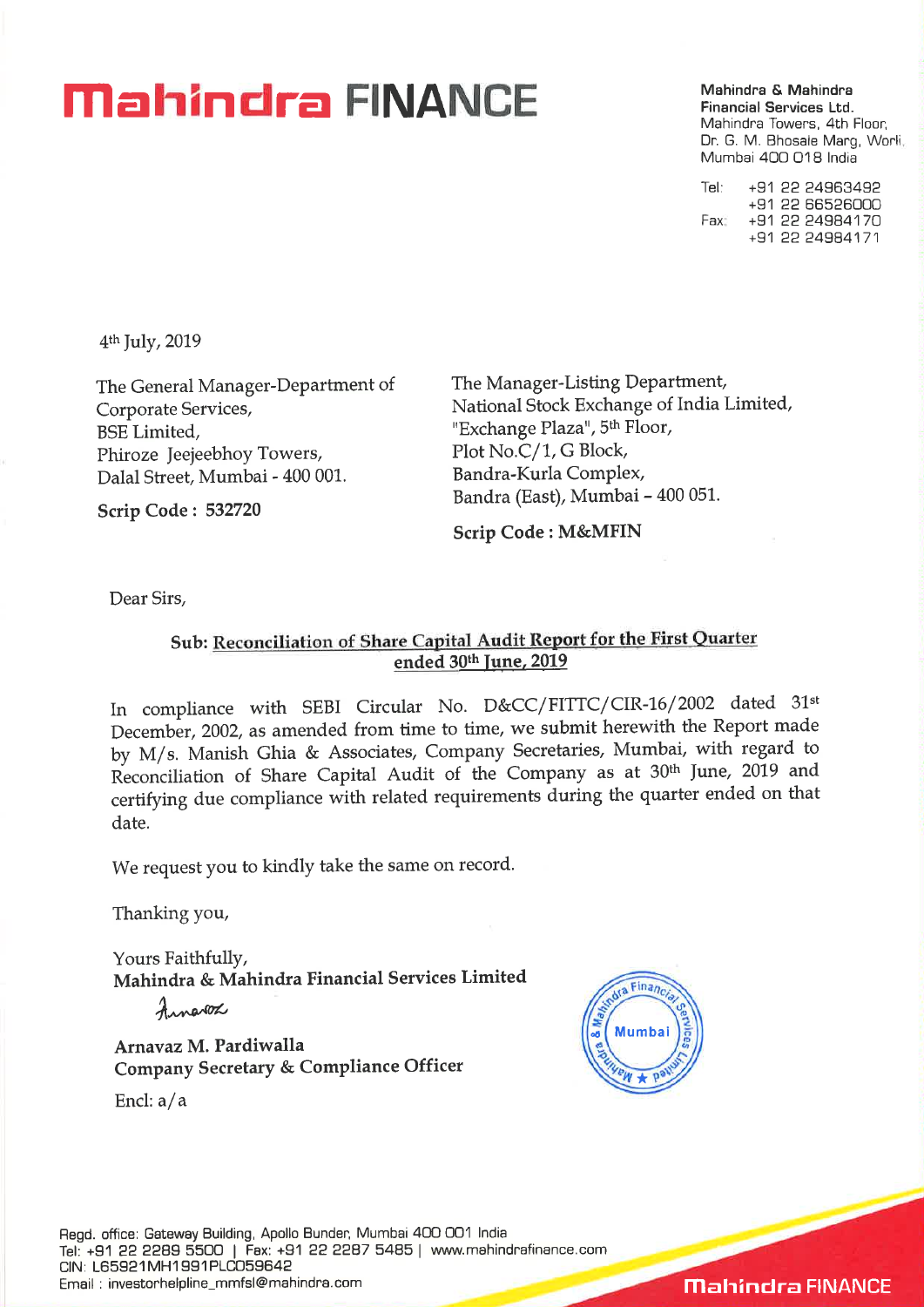# Manish Ohia & associates **COMPANY SECRETARIES**

**SITE RUEN** 

### **Manish Ghia & Associates**

- $4: +91 22 2681 5400$
- @:info@mgconsulting.in
- www.mgconsulting.in

#### RECONCILIATION OF SHARE CAPITAL AUDIT REPORT

(Pursuant to Regulation 76 of the SEBI (Depositories and Participants) Regulations, 2018 R/w SEBI Circular dated 31.12.2002)

| 1.               | Report for quarter ended<br>30.06.2019                                                                        |                      |                                                                    |                        |                                                                |                        |                                      |  |  |  |
|------------------|---------------------------------------------------------------------------------------------------------------|----------------------|--------------------------------------------------------------------|------------------------|----------------------------------------------------------------|------------------------|--------------------------------------|--|--|--|
| $\overline{2}$ . | ISIN                                                                                                          |                      |                                                                    |                        | INE774D01024                                                   |                        |                                      |  |  |  |
| 3.               |                                                                                                               | <b>Face Value</b>    |                                                                    |                        | Rs.2/-each                                                     |                        |                                      |  |  |  |
| 4.               | Name of the Company                                                                                           |                      |                                                                    |                        | Mahindra &<br>Limited                                          | Mahindra               | Financial<br>Services                |  |  |  |
| 5.               | <b>Registered Office Address</b>                                                                              |                      | Gateway Building, Apollo Bunder,<br>Mumbai - 400 001, Maharashtra. |                        |                                                                |                        |                                      |  |  |  |
| 6.               | <b>Correspondence Address</b>                                                                                 |                      |                                                                    |                        | Mahindra Towers, 4 <sup>th</sup> Floor,                        |                        |                                      |  |  |  |
|                  |                                                                                                               |                      |                                                                    |                        | Dr. G. M. Bhosale Marg,                                        |                        |                                      |  |  |  |
|                  |                                                                                                               |                      | P. K. Kurne Chowk, Worli,                                          |                        |                                                                |                        |                                      |  |  |  |
|                  |                                                                                                               |                      | Mumbai - 400 018.                                                  |                        |                                                                |                        |                                      |  |  |  |
| 7.               | Telephone and Fax Nos.                                                                                        |                      |                                                                    |                        | Ph. No.: 022-66526000                                          |                        |                                      |  |  |  |
|                  |                                                                                                               |                      |                                                                    |                        | Fax No.: 022-24984170                                          |                        |                                      |  |  |  |
| 8.               |                                                                                                               | <b>Email Address</b> |                                                                    |                        |                                                                |                        | investorhelpline_mmfsl@mahindra.com  |  |  |  |
| 9.               | Name of the Stock Exchange where the company's<br>Securities are listed:                                      |                      |                                                                    |                        | National Stock Exchange of India Limited<br><b>BSE Limited</b> |                        |                                      |  |  |  |
|                  |                                                                                                               |                      |                                                                    |                        | Number of Shares                                               |                        | % of Total Issued<br>Capital         |  |  |  |
| 10.              | <b>Issued Capital</b>                                                                                         |                      |                                                                    | 61,77,64,960           | 100.00                                                         |                        |                                      |  |  |  |
| 11.              | Listed Capital (Exchange Wise) All                                                                            |                      |                                                                    |                        |                                                                | 61,77,64,960<br>100.00 |                                      |  |  |  |
|                  | (as per company records)                                                                                      |                      |                                                                    |                        |                                                                |                        |                                      |  |  |  |
| 12.              | Held in dematerialised form in CDSL                                                                           |                      |                                                                    | 1,05,86,164            |                                                                | 1.71                   |                                      |  |  |  |
| 13.              | Held in dematerialised form in NSDL                                                                           |                      |                                                                    | 60,69,04,171           |                                                                | 98.24                  |                                      |  |  |  |
| 14.              | Physical                                                                                                      |                      |                                                                    | 2,74,625<br>0.05       |                                                                |                        |                                      |  |  |  |
| 15.              | Total No. of Shares (12+13+14)                                                                                |                      |                                                                    |                        | 61,77,64,960<br>100.00                                         |                        |                                      |  |  |  |
|                  |                                                                                                               |                      |                                                                    |                        |                                                                |                        |                                      |  |  |  |
| 16.              | Reasons for differences if any, between (10&11), (10&15)<br>Nil<br>and (11&15)                                |                      |                                                                    |                        |                                                                |                        |                                      |  |  |  |
| 17.              | Certifying the details of changes in share capital during the quarter under consideration as per Table below: |                      |                                                                    |                        |                                                                |                        |                                      |  |  |  |
|                  | <b>Particulars</b>                                                                                            | No. of               | Applied/                                                           | Listed on              | Whether                                                        | Whether                | In principle                         |  |  |  |
|                  |                                                                                                               | shares               | <b>Not</b>                                                         | Stock                  | intimated to                                                   | intimated              | approval                             |  |  |  |
|                  |                                                                                                               |                      | Applied<br>for listing                                             | exchanges<br>(Specify) | CDSL                                                           | to NSDL                | pending for<br><b>Stock Exchange</b> |  |  |  |
|                  |                                                                                                               |                      |                                                                    |                        |                                                                |                        |                                      |  |  |  |
|                  |                                                                                                               |                      |                                                                    | name)                  |                                                                |                        | (specify names)                      |  |  |  |
|                  | Nil                                                                                                           | Nil                  | Nil                                                                | Nil                    | Nil                                                            | <b>Nil</b>             | Nil                                  |  |  |  |
| 18.              | Register of Members is updated (Yes /No)                                                                      | Yes                  |                                                                    |                        |                                                                |                        |                                      |  |  |  |
| 2 是              | If not, updated up to which date                                                                              | N.A.                 |                                                                    |                        |                                                                |                        |                                      |  |  |  |
|                  |                                                                                                               |                      |                                                                    |                        |                                                                |                        |                                      |  |  |  |

Regd. Office : 4, Chandan Niwas (Old), M.V. Road, Off Andheri Kurla Road, Opp. Vishal Hall, Andheri (E), Mumbai-400069, Maharashta, India.<br>Hyderabad Office: H. No. 8-3-898/16/4, 2nd Floor, Nagarjung Nagar Colony, Road No. Delhi Office : 46, Indra Park, Chander Nagar, Street No. 14, Delhi - 110051.

 $(0)$